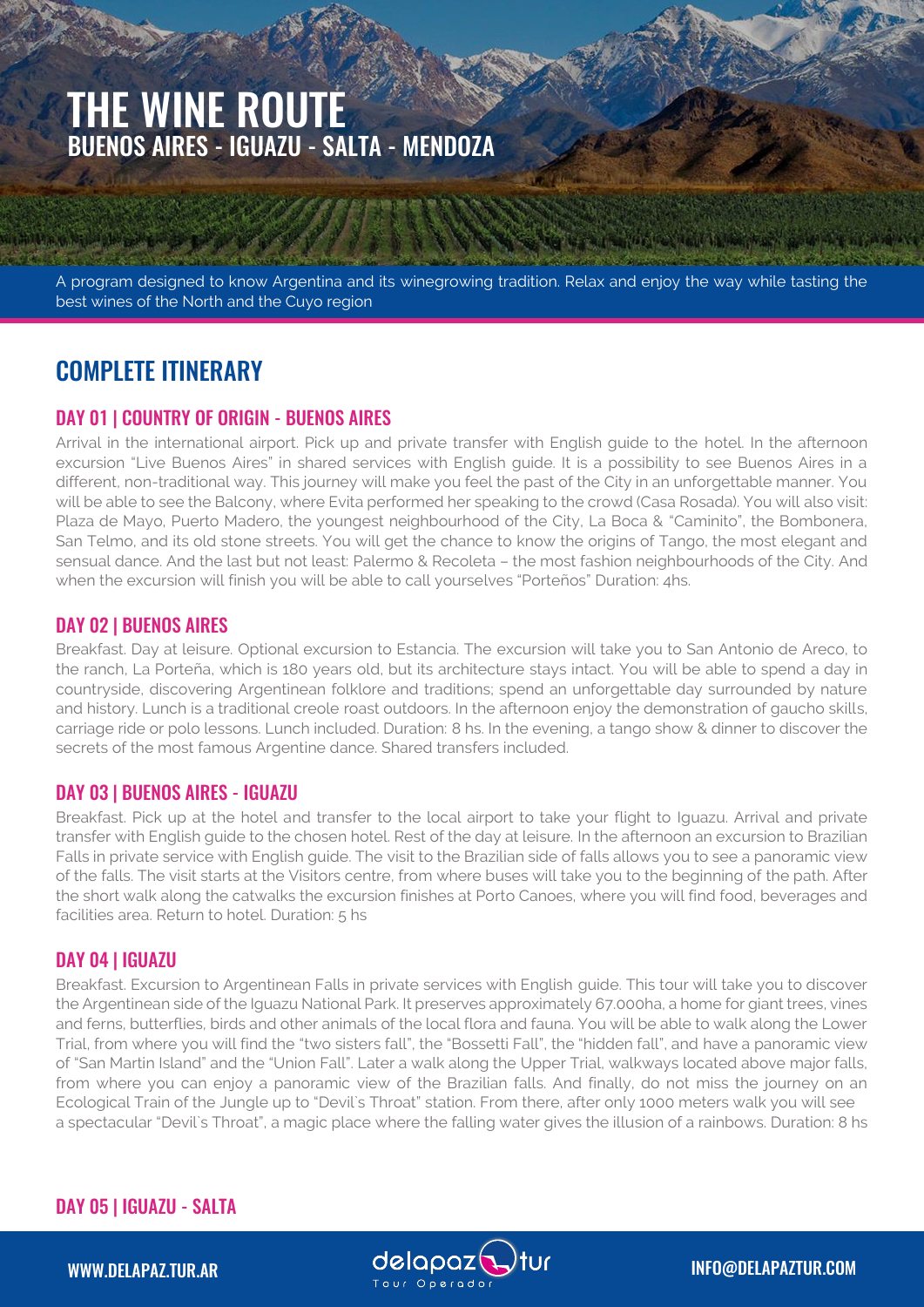Breakfast. Pick up at the hotel and private transfer with driver only to the Airport to take flight to Salta. Arrival and private transfer with English guide to the chosen hotel.

## DAY 06 | SALTA - CACHI - CAFAYATE

Breakfast. 2 days excursion in shared service to Calchaqui Valleys: Cachi & Cafayate. The journey starts from Salta city to the south, through route 68 going past different towns of Lerma Valley. Arrival to Cachi at lunch time (lunch not included). The trip continues down route 40 to admire mountainous landscapes with towns of great enchantment. Bordering the Calchaquí river, you can observe historical towns such as Seclantas, Molinos, Angastaco, San Carlos and Animana. By the end of the afternoon we arrive to Cafayate, where we spend the night. Accommodation in chosen hotel.

## DAY 07 | CAFAYATE - SALTA

This day we visit some wineries, famous for their production of Torrontes, with special characteristics due to the particularities of the climate and land. After having lunch (not included), we return to Salta through The Shells´ Gorge, visiting the peculiar rock formations caused by the wind and water. Erosion carved curious shapes on the rocks (The Amphitheater, Devil´s throat, The Toad, The Castles, among others). We arrive to Salta after crossing The Lerma Valley. Arrival and accommodation at chosen hotel.

#### DAY 08 | SALTA - PURMAMARCA

Breakfast. Full day shared excursion "Around the Heights". The trip begins in Salta towards the Tastil Ruins arriving to San Antonio de los Cobres, after a two hours stop for lunch and a short visit the town. We continue our trip along Route 40 crossing one of the most desertic areas of our country. Soon, and already in the province of Jujuy, we arrive to Salinas Grandes (The Great Sal t Flat), where the immensity of the area, the white shiny salt invites you to relax and take good shots. We continue down the Lipán Cliff arriving to Purmamarca, one of the typical towns of Humahuaca Gorge with its Seven Colors Hill and the enchantment of the small houses. Lunch not included. Accommodation at chosen hotel.

#### DAY 09 | PURMAMARCA - SALTA

Breakfast. Full day shared excursion to Humahuaca. The journey begins in Purmamarca and continue towards the town of Tilcara where we visit the Pucará (ancient ruins), the Archaeological Museum, and Huacalera, and then we cross the Capricorn Tropic, from where the colors of La Pollera de la Coya Hill can be seen and really good pictures taken because of the daylight. We visit Uquía and its church, where the paintings of the Arcabuceros Angels (important vestige in the zone of the Cuzqueña School) are kept. Arrival to Humahuaca will be at noon; this town has an important Church and the Independence Monument (the Indian) of the sculptor Soto Avendaño. After lunch we´ll observe, from the route, La Paleta del Pintor (Painters Palette) framing the town of Maimara. We continue to San Salvador de Jujuy where the Flag Hall and the Cathedral, characterized by its pulpit carved in wood and gold and the statues of Lola Mora are visited. Finally, we return to Salta through National Route N°9 of abundant subtropical vegetation. The last stretch is: El Abra of Santa Laura, observing La Cienaga (The Swamp) dam, Las Maderas and Campo Alegre and returning to Salta through Vaqueros.

#### DAY 10 | SALTA - MENDOZA

Breakfast. Pick up at the hotel and shared transfer to the local airport to take your flight to Mendoza. Arrival and private transfer with English guide to the chosen hotel. Accommodation and rest of the time at leisure.

#### DAY 11 | MENDOZA

Breakfast. Full day private wine tour to Lujan de Cuyo with English guide. We start our wine tasting tour at 09.00 am and accompanied by our guide head for Lujan de Cuyo, the region known as The Cradle of Malbec. Surrounded by gentle hills and over-looked By America's highest mountains. Lujan de Cuyo provides exclusive accommodation options with Lodges and hotels amongst vineyards, fine Restaurants, Spa & Relaxation services and internationally renowned wineries. Just minutes into our journey we see vineyards and our journey on The Wine Road begins. In this area we visit some of the regions most recognized wineries where we will tour the vineyards and have the opportunity to taste their different lines of wine. We enjoy a winery lunch prepared by a renowned chef, who has developed the best gourmet dishes to accompany the various varietals of wine produced here. After lunch, we return to the city with a clear picture of the diversity involved in the world of wine, the gastronomy and Mendoza's landscape. End of tour, return to Mendoza City. Lunch included.